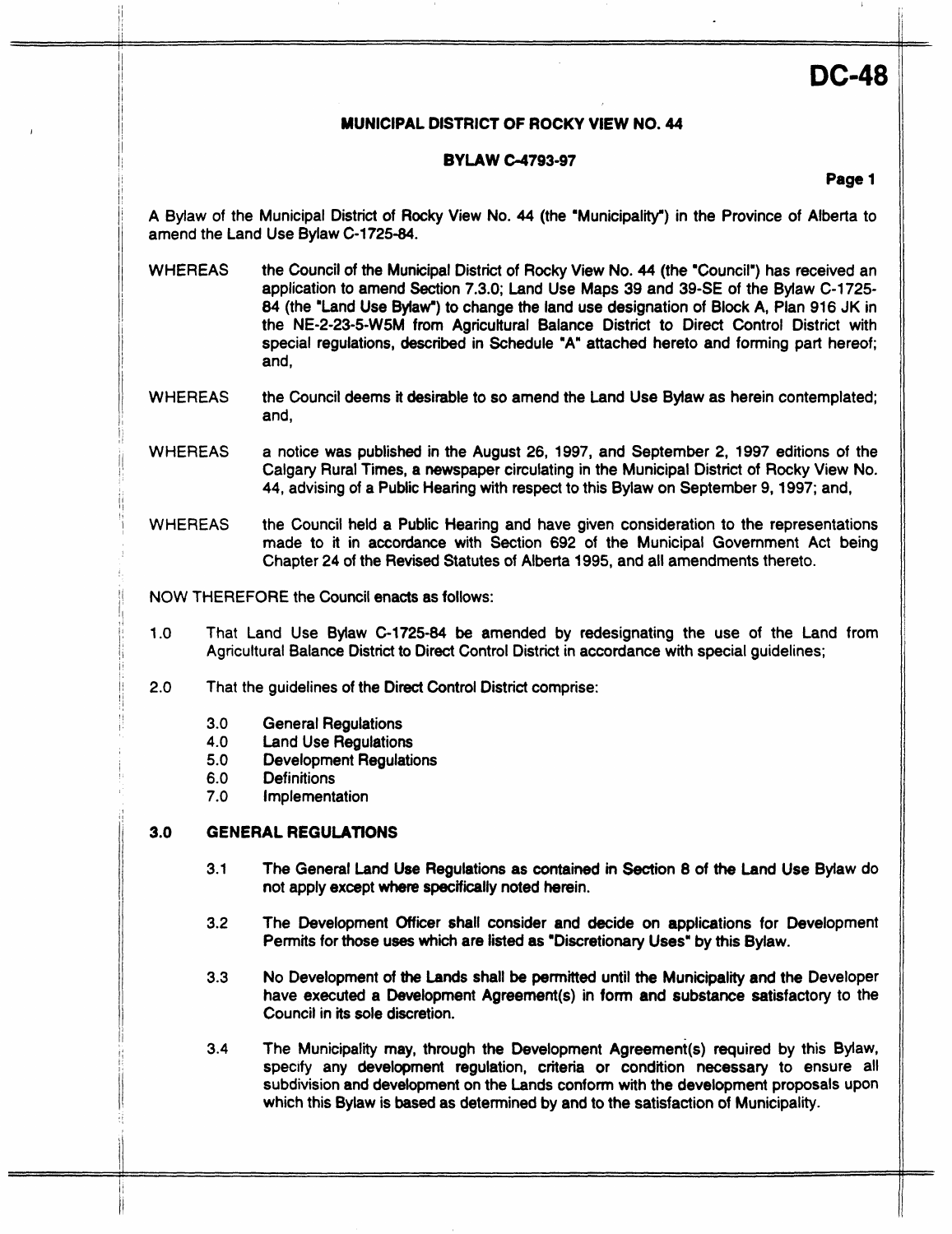# i **MUNICIPAL DISTRICT OF ROCKY VIEW NO. 44**

### **BYLAW** *G4793-9f*

# **Page 2**

- **3.5** For the purpose of this Bylaw:
	- **3.5.1** Section **8.7.3** of the Land Use Bylaw shall apply to the height of any fences on the Lands.
	- Section 8.15.1 of the Land Use Bylaw pertaining to Owner's Duties and Responsibilities shall apply. **3.5.2**

# **4.0 LAND USE REGULATIONS**

### **4.1 AREA A of Schedule A** - **Residential Units**

- **4.2**  List **of** Permitted Uses
	- **4.2.1** None

#### **4.3**  List of Discretionary Uses

- **4.3.1**  dwellings, single detached, on bareland condominium lots
- **4.3.2**  accessory buildings less than **150** square metres **(1,614** square feet) building area
- **4.3.3**  utility systems necessary to service the development
- **4.3.4**  home occupations in accordance with Section 8.10.0 of the Land **Use**  Bylaw C-1725-84
- **4.3.5**  keeping of animals listed in Table A of Section 8.1 1.5 of the land Use Bylaw **(C-1725-84)** at densities **of** no greater than one animal unit per **1.6**  hectares **(4.0** acres)
- **4.3.6 private** swimming **pools**

#### **4.4**  Minimum and Maximum Reauirements

 $\ddot{\phantom{0}}$ 

- **4.4.1**  maximum number of bareland condominium units within Area A as shown on Schedule A: **4**
- **4.4.2**  minimum titled area of each bareland condominium unit: 8.0 acres
- **4.4.3**  maximum number of dwelling units on each bareland condominium unit: 1
- **4.4.4**  minimum habitable floor area of dwelling units: 112 sq. metres (1,205 **sq.**  feet), total **area** of the finished levels, not including a basement.
- **4.4.5**  maximum height of dwelling units: **10** metres **(32.81 sq.** feet)
- **4.4.6**  maximum total building area for all accessory buildings: **225** sq. metres **(2,422** sq. feet)
- **4.4.7**  maximum number of accessory buildings: **2**
- **4.4.8**  minimum setback to any property line:
	- **8** Setback to west property line: 15 metres (49.21 ft.)
	- *<sup>0</sup>*Setback north and south property line: 6 metres (19.68 **ft.)**  (excepting **the** north setback for Unit 1 which shall be 18 metres)
	- Setback to east property line: **30** metres **(98.42** ft.)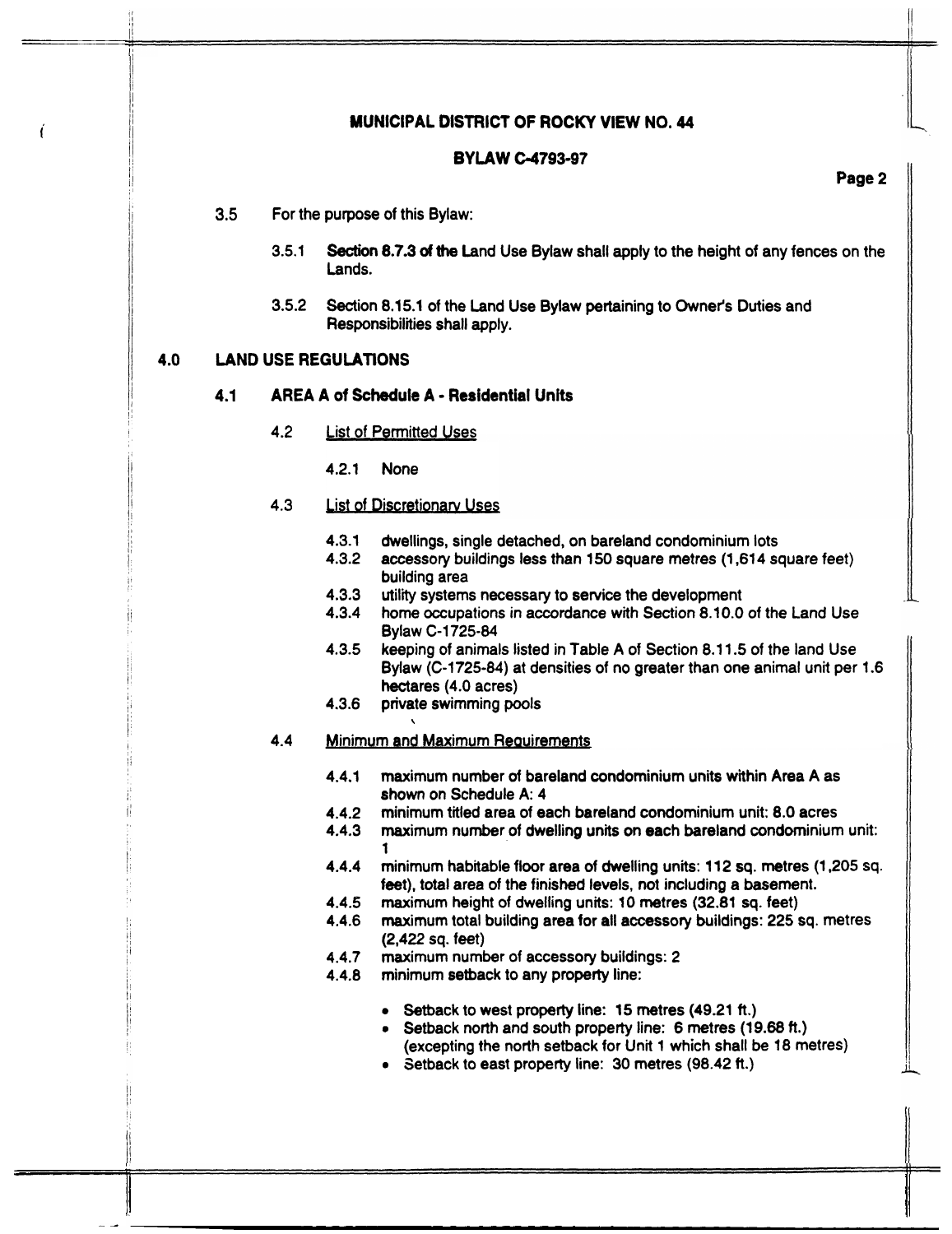#### **MUNICIPAL DISTRICT OF ROCKY VIEW NO. 44**

## **BYLAW C-4793-97**

**Page 3** 

#### **4.5 AREA B of Schedule A** - The **common condominium property**

#### **4.6 List of Permitted Uses**

**4.6.1** None

### **4.7 List of Discretionary Uses**

- **4.7.1** private condominium roads
- **4.7.2** utility systems necessary to service the development

### **5.0 DEVELOPMENT REGULATIONS**

I!

- **5.1** No development of the Lands shall be permitted, no Development Permits or Building Permits shall be issued by the Development Officer and/or the endorsement of the final plan of subdivision of the Lands shall not occur until:
	- 5.1.1 The developer has entered into a Development Agreement(s) with the Municipality for:
		- **(a)** the construction of a private internal subdivision road necessary to provide access to the development, and the Developer has submitted to the Municipallty complete plans and specifications thereto including financial security;
		- **(b)** all necessary utiltty easements and rights-of-way have been approved by the Municipality and registered concurrently with the final plan of subdivision.
	- **5.1.2** A Condominium Association has been legally established **by the** Developer and a Restrictive Covenant confirming that each owner of an interest in the lands will be a member of **the** Condominium Association, and that said Condominium Association is responsible **for** the private colldominium road within Area **8** of Schedule A of this Bylaw. The Restrictive Covenant shall be in form and substance satisfactory to the Municipality, and registered against title to the Lands prior to any registered financial encumbrances and registered concurrently with **the** plan of survey.
	- **5.1.3** A qualified professional engineer duty licensed to practice in Alberta, has identified suitable building sites within Condominium Units 1-4 (inclusive) which sites contain a minimum of **1** acre of contiguous developable area where slopes are less than 15% and soils are suitable for the installation of septic fields, pursuant to the Interim Environmental Guidelines of Alberta Environmental Protection. The defined developable areas should be registered *on* title to each Condominium Unit as a caveat confining development to **the** area identified.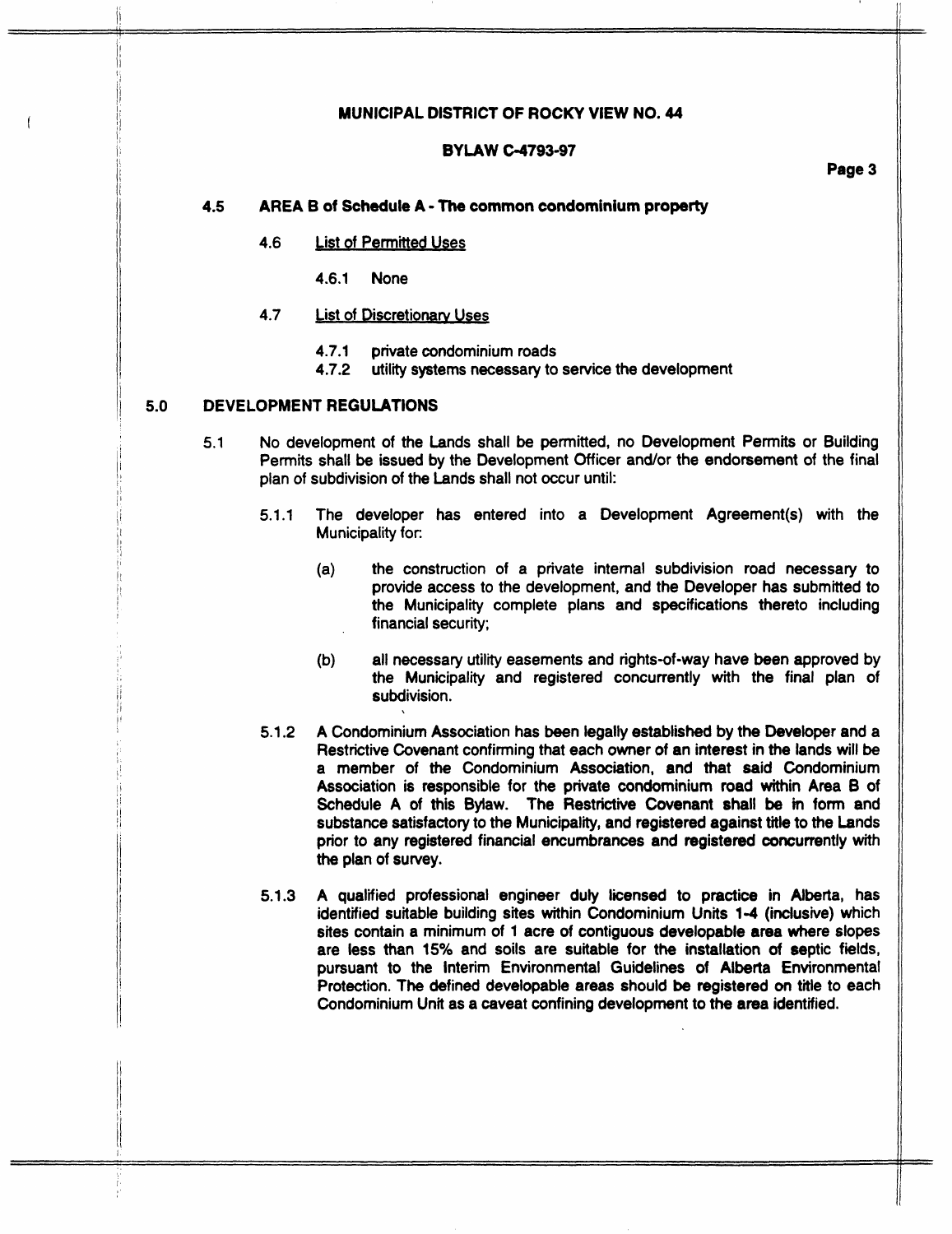# **MUNICIPAL DISTRICT OF ROCKY VIEW NO. 44**

### **BYLAW C-4793-97**

**Page 4** 

### *6.0* **DEFINITIONS**

- **6.1 Building** - includes anything constructed **or** placed on, in, over **or** under land but does not include a highway **or** public roadway.
- *6.2*  **Developer** - means a person **or** corporation who is responsible **for** any undertaking that requires a permit **or** action pursuant to this bylaw.

#### **6.3 Development** - means:

- i) any excavation **or** stockpile and the creation of either of them;
- ii) a building **or** an addition to, **or** replacement, **or** repair of a building and the construction **or** placing of any of them in, on, over **or** under land;
- iii) a change of use of land **or** a building **or** an act done in relation to land **or** a building that results in or is likely to result in a change in the use of the land **or**  building; **or,**
- iv) a change in the intensity of use of land **or** a building or an act done in relation to land **or** a building that results in **or** is likely to result in a change in the intensity of use of the land or building.
- **6.4 Development Agreement** - is an agreement between the Developer and the Municipality specifying development regulations, criteria **or** conditions necessary to ensure all developments and subdivisions on the land conform to Municipal approvals.
- *6.5*  Letter of Credit - means an unconditional and irrevocable Letter of Credit issued by a Canadian chartered bank at the request of the Developer naming the Municipality as the **sole** beneficiary thereof.
- *6.6*  **Professional Engineer** - **is a** Professional Engineer who is a **member** in **good** standing with the Association of Professional Engineers, Geologists and Geophysicists of Alberta (A.P.E.G.G.A.).
- *6.7*  **\$ubstantial Completion** - means Construction Completion Certificates have **been** issued by the Municipality.
- *6.8*  Utilities - means power, gas and telephone distribution facilities **necessary** to service the **area** covered by the bylaw.
- **6.9 Terns** not defined above have the same meaning as defined in Section **9.0.0** of the Land Use Bylaw **C-1725-84.**

# *7.0* **IMPLEMENTATION**

**7.1** The bylaw comes into effect upon the date of its third and final reading.

**File: 3902004**